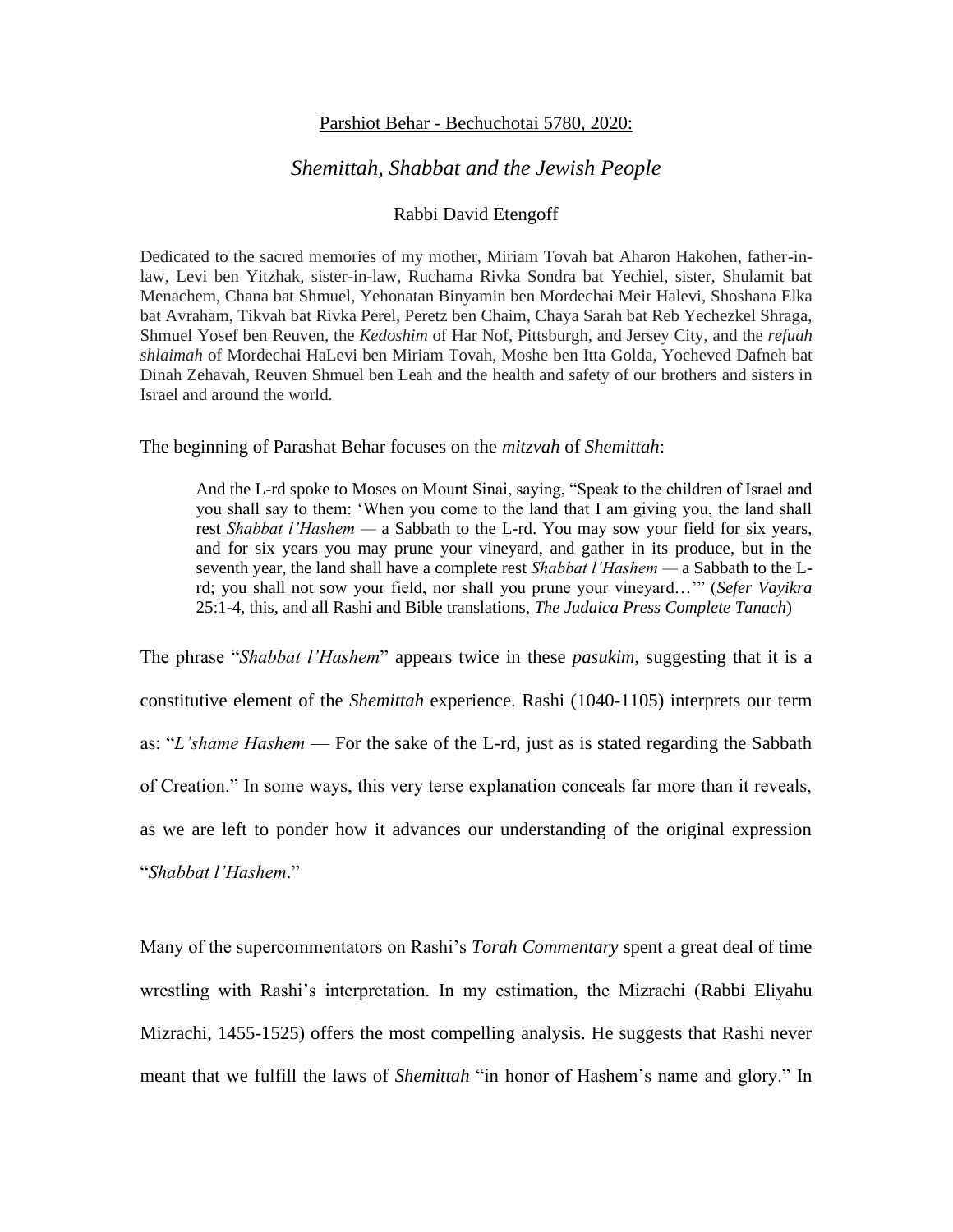addition, he notes that *Shemittah* is not for the farmer's benefit to enable "the land to rest for a year in order to increase the power of its fertility in the coming years — a practice that was prevalent among the farmers of the time." Instead, the Mizrachi maintains that Rashi held that the prohibition of working the Land of Israel during the *Shemittah* year is "*sh'yiyeh sh'vitatah l'shame HaShabbat* — so that the cessation of all agricultural work will be in recognition of Shabbat... [For, as we know,] Hashem rested on it [that is, Shabbat] at the time of the Creation of the world." He reinforces his understanding of Rashi's gloss in the following manner:

Therefore [Rashi writes], "just as is stated regarding the Sabbath of Creation," for [in the *Aseret HaDibrot*] the Torah explicitly states: "But the seventh day is a Sabbath to the L-rd, your G-d… For [in] six days the L-rd made the heaven and the earth, the sea and all that is in them, and He rested on the seventh day. Therefore, the L-rd blessed the Sabbath day and sanctified it." (*Sefer Shemot* 20:10-11, all Mizrachi translations my own)

The Mizrachi concludes this portion of his commentary on Rashi's statement by noting that, while it is true that *Shemittah* clearly refers to resting in the seventh year and Hashem's refraining from further creative activity at the time Creation took place "on the seventh day," nonetheless, we can rely on the Ramban's (1194-1270) famous position that "all instances of the word 'seven' in the Torah are a *zacher* —a reference to the seventh day [Shabbat]." In sum, for the Mizrachi, the correct formula for understanding Rashi's comment is: "*Shabbat l'Hashem = l'shame Hashem* = *l'shame HaShabbat*."

As we have seen, the Mizrachi focused his exegetical skills on analyzing the phrase, "*Shabbat l'Hashem*," in order to comprehend the inner meaning of the *Shemittah*  experience. Closer to our own time, my *rebbe* and mentor, Rabbi Joseph B. Soloveitchik *zatzal* (1903-1993), known as "the Rav" by his students and followers, followed a